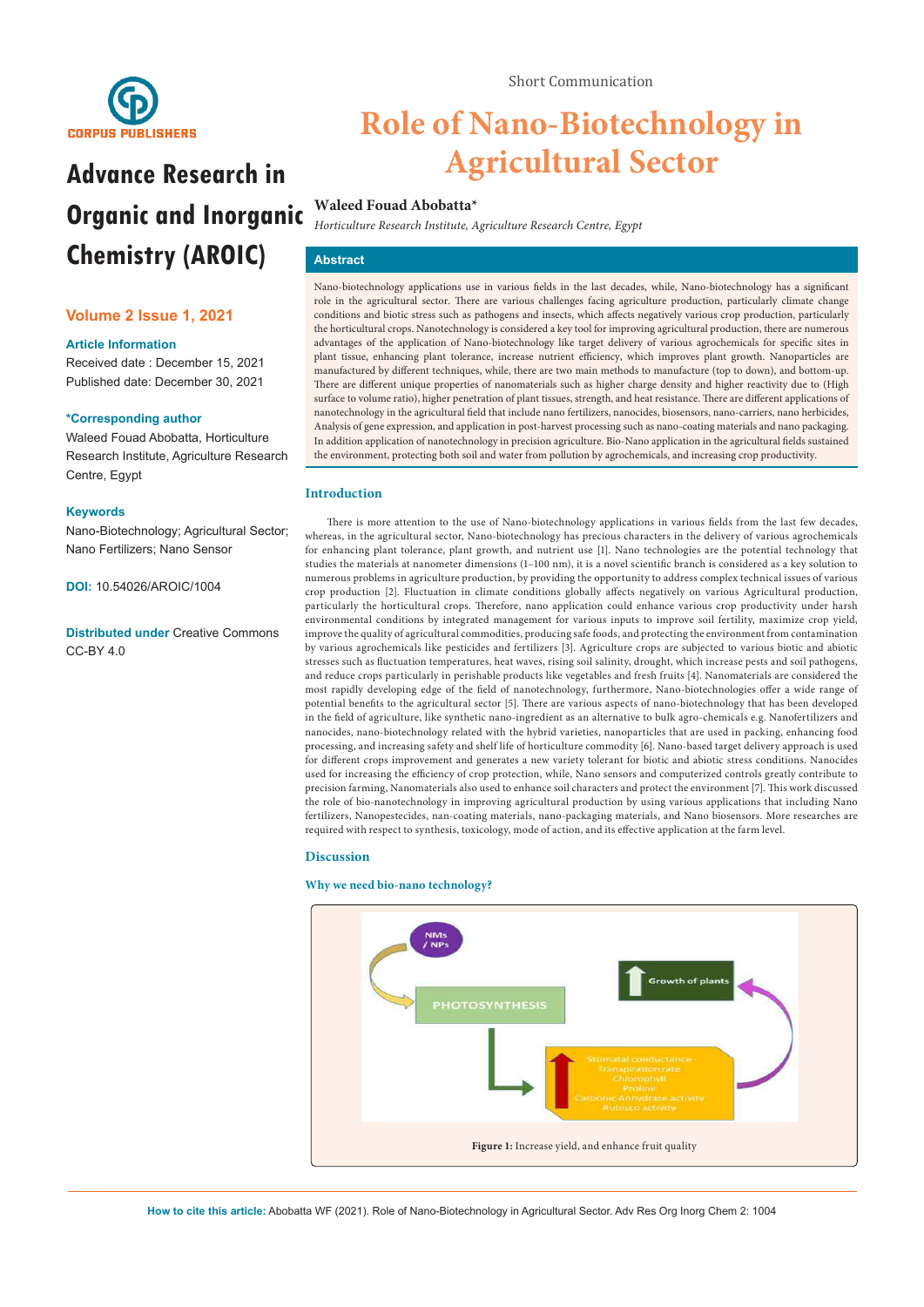

Nano-bio particles are very significant in the agricultural sector due to their high stability, particularly when encapsulated with natural materials like nano chitosan. On the one hand, there is increasingly interesting to use different nano-bio materials like Nanofertilizers, Nanocides, Nano-coating materials, Nanocarrier, and Nanobiosensors in improving horticultural production [8]. From another hand, using nano-bio materials in postharvest processing improves freshness, enhances quality, and extended the shelf life of horticultural products particularly perishable products, and control disease activity during storage [9].Thus using nanotechnology in the agricultural sector provide numerous benefits to facing changing climatic conditions.

Nanotechnology could be a key tool in improving horticultural production and food security for humanity. There are different impacts of nanotechnology applications in the horticultural sector include controlled released nano fertilizer to improve crop growth, increase photosynthesis efficiency [10]. (Figure 1) increase yield, and enhance fruit quality [10].

Nano-based materials have more ability to target delivery of the determined part of the plant, which increases their effectiveness and increase plant tolerant for various environmental stress. Nanocides are used for increasing the efficiency of crop protection, while, Nanosensor and computerized controls greatly contribute to precision farming, Nanomaterials also used to enhance soil characters and protect the environment [11]. Using nano-materials in agriculture provide a different approach for different substances, for example slowing the release of fertilizers as per plant requirements, enhancing chemical delivery, and reducing environmental hazards. Nanomaterials for horticultural applications must have determined properties like effective concentration and controlled release of nutrients or pesticides in response to positive stimulation, improving targeted activity, and smart and safe delivery with minimal Eco-toxicity [6]. There are various aspects of nano-biotechnology has been developed in the field of agriculture, like synthetic nano-ingredient as alternative of bulk agro-chemicals e.g. Nanofertilizers and nanocides, nano-biotechnology related with the hybrid varieties, nanoparticles that used in packing, enhancing food processing, and increase safety and shelf life of horticulture commodity [3].

#### **What are nanoparticles?**

Nanomaterials are any materials that possess one or more dimensions that minimize than 100nm, including either natural or synthetic materials, also, the physical and chemical properties of nanoscale material are completely different from the bulk materials properties and play important role in different fields [12].

As per "Royal Society and Royal Academy of Engineering, 2004", synthesis of Nanoparticles are mainly by two techniques:

- 1. 'Top-down' systems whereas tiny manipulations of slight numbers of atoms or molecules produce the smallest possible patterns in nanoscale.
- 2. The "bottom-up" nano synthesis technology relies on assembling small molecules in successive steps, to synthesize nanomaterials with unique properties different from the basic components and can be identified by their special molecular structure.

In addition to the common synthesis techniques that are used for synthesis nanoparticles, there are other methods to synthesis nanoparticles by microorganisms, plants, and chemical methods,…etc. Nanomaterials have great potentials regarding their application in agricultural practice such as plant nutrition, protection, and soil improvement, there are numerous materials used to synthesize Nanoparticles include metal oxides, polymers, emulsions, silicates, lipids, and ceramics [13]. There are different approaches to synthesis Nano fertilizers like formulating a composite of nanoparticles of the nutrient itself, absorption nutrients on nanoparticles, encapsulation nutrients with a Nano-particulate polymeric shell [14].

#### **Properties of nanoparticles**

Nanoparticles have unique properties due to their small size compared to their high specific surface area. Therefore, nanomaterials have a high ability in various chemical reactions, and biological activities. Most bio-nano particles coating or encapsulated with natural materials like chitosan, so, they have more steadiness for a long time compared to other agrochemicals [15]. Bio-nanoparticles provide different ways to improve plants' resistance under various biotic and abiotic stresses, also, they increase the efficiency of various molecular interactions within the plant, which enhances plants' ability to avoid the negative effects of harsh environmental conditions [16]. Depending on their size, qualities, high surface tension, the big ratio of surface to volume, and other unique characters, as well as, the physical properties of nanoparticles that are completely different from that of the original material, and nanomaterials follow the quantum mechanics roles [17].

#### **There are different advantages that nanomaterials gain from the unique functional properties like**

- 1) Higher charge density and higher reactivity due to (High surface to volume ratio).
- 2) Nanomaterials behavior displaying as quantum mechanical, as the increase of surface area compared to volume.
- 3) More strength and improving heat resistance, reducing melting point, and other magnetic properties.
- 4) Varying in the electron transfer rate kinetics of metal nanoparticles with other adsorbed mediums.
- 5) Nanoparticles have reactivity that is more chemical at the edges of the forms.
- 6) More ability to penetrate the plant cell walls.
- 7) Higher mobility of nanoparticles in living cells and the environment.

#### **Classification of Nanomaterials**

There are different bases to classify the Nano fertilizers as following: Firstly, by using techniques and applying a functional point of view it could be categorized as follow:

a) Soil application Nano fertilizers could apply directly to the soil or through irrigation systems.

b)Foliar application.

The second category of Nano fertilizers is made up of Nano-porous materials, Nano-clays, and Nano-forms of polysaccharides such as chitosan, that function as vehicles with a large surface area that increases plant absorption of using substances like Nano-particles, consequently, improves plant growth [18].

#### **Nanomaterials and Agriculture**

Due to various biotic and abiotic threats like climate change conditions, soil degradation, pests and pathogens spreading, and other factors that decrease the efficiency of applied bulk fertilizers, polluted soil, and water, as well as decrease crop productivity and reduce farmer's profits. Therefore, various nano application could be a promising solution for many challenges that facing agriculture production [19]. [20] mentioned using nanotechnology in agriculture for the first time, followed by [21]. Applications of nanotechnology in agriculture are still novel techniques, practically not more than two decades only, therefore, still limiting in various sectors, from another side it is considered the vital key in improving the productivity of different crops, Nevertheless, due to increasing inadequate in global demand for food which overloading of the terrestrial ecosystems.

#### **Nano application**



**Citation:** Abobatta WF (2021). Role of Nano-Biotechnology in Agricultural Sector. Adv Res Org Inorg Chem 2: 1004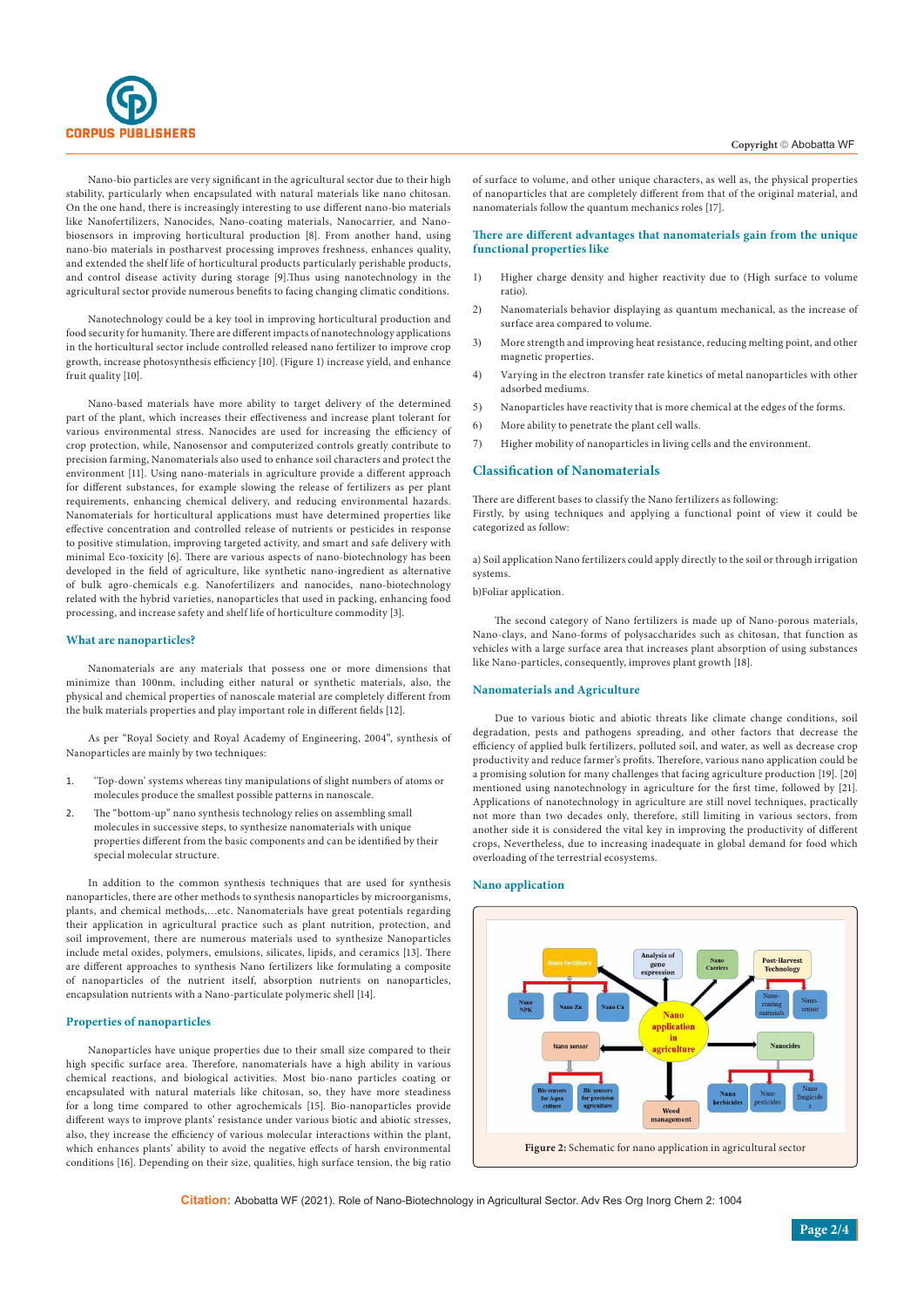

Nanotechnology is used in the agricultural sector by various types (Figure 2) that include nano fertilizers (e.g. Zinc oxide nanoparticles and carbon nanotubes), nanocides, nano carriers like chitosan, nano sensors, and nano-coating materials to increase the shelf life of perishable products.

In addition, Nano-coating materials like chitosan nanoparticles, and zeolite nanoparticles are used to coat various conventional agrochemicals such as phosphorus, sulfur, while, active ingredients like validamycin, tebuconazole, and azadirachtin have been converted into nanopestecides [22].

## **Hereunder some application of nanotechnology in agricultural sector:**

#### **Nano-fertilizers**

Currently, Nano-fertilizers represent an alternative to bulk fertilizers and reduce the accumulation of different nutrients, which may affect negatively soil characters, in addition, contamination of water may be eliminated. Nano fertilizers supply slow and steady nutrients for the plant in a determined time as per plant requirement through smart delivery systems, thereby increasing the efficiency of using fertilizers and minimizing nutrient loss and leaching in drainage water [18]. Nano fertilizers provide a good potential to deliver nutrients to specific target sites in plant cells. There are different paths to adsorb Nano fertilizers in plant tissue and adsorb rates are determined by characters of nanoparticles like size and surface properties. Nanoparticles must cross the cell wall before entering the intact plant cell protoplast, therefore, the smallest nanoparticles with a diameter lesser than (5–20 nm) pass directly through the pores in cell wall, while, the particles with more size than (20 nm) could pass from the gaps in cuticle layers [23]. In addition, Soil application of Nano fertilizers increased the adsorption of nutrients from soil solution due to noticeably minor particle dimensions and larger specific surface areas. Therefore, Nano-biotechnology offers Nano-fertilizers as a new technique and alternative for conventional fertilizers, which have great potential to increase nutrient efficiency, availability for a long time, protect the environment, so, there is great attention for using Nano fertilizer in the nutrition of various horticultural crops [24].

#### **Nanocides**

Nanomaterials have more efficient and able to site-specific use due to their distinctive physical and chemical characteristics like wide surface area. Nanomaterials offer new insights toward crop protection and play a significant role as an alternative for bulk materials of different pesticides, insecticides, and herbicides in an eco-friendly greener way [6]. Furthermore, the composition of Nanocides enhances the solubility of low soluble active ingredients, and assist in the gradual release of the active compound. In addition, Nanomaterials attain two vital aspects in pathogen and pests control represented in their higher efficiency with tiny ecological influence and minimizing toxicity for humankind health [25]. Nanocides are highly reactive compared to the bulk pesticides, so, it used at lower doses to spray a wide area of crops, also, they could use as soil application particularly in slow-release forms such as encapsulated or coating with nano-polymers, which provide ingredients for a long time that enhancing plant protection and maintain soil health [26].

#### **Nanotechnology and packaging**

There are annually massive horticulture commodities spoiled worldwide due to various factors, particularly during post-harvest processing. Nano-biotechnology applications in food processing and packaging could improve commodity shelf life and increase fruit quality [27]. Furthermore, using nano-membrane for packaging and treatment commodity by nanomaterials extends the shelf life of the products particularly for perishable products. In addition, using coating nanomaterials improve fruit quality and increase apple fruit shelf life [28]. Currently, there are various biodegradable nanocomposites materials used in coating and backing of horticultural commodities like nanofillers, which depend on nano polymer composites such as Nanoclays, Nanonylons, and cellulose microfibrils [29]. On another side, nanomaterials such as chitosan, cellulose, and polymer are used as coating of the internal surface of packaging materials to reserve stability of the package and minimize the reaction of food products with the packaging material [30].

#### **Benefits of nano-biotechnology in backing horticulture commodity**

In addition, there are numerous nanoparticles (NPs) well known as antibacterial and antifungal impacts like (AgO, CuO, TiO2, MgO, CaO, Fe3O4, and ZnO) NPs,

[31, 32]. In addition, using Nano silver oxide increases the shelf life of apple fruits [33] Likewise, using nano-Sio2 in packaging materials improves loquat fruit quality [34]. Nowadays, numerous applications of nano-biotechnology have been used in agricultural production including:

1.Maximizing production

- 2.Increase the commodity shelf life
- 3.Enhancing food safety e.g. reducing pathogens activity.
- 4.Produce a new generation of packaging materials.

5.Controlling internal atmosphere.

6.Reduce the damage of different rays particularly Ultra Violet.

7zIndicate food spoilage by using Nano biosensor.

#### **Nanosensor**

There is different usage for nanosensor in horticulture production, it works in farms during cultivation to detect pathogens and determine soil humidity and the proper time for irrigation. Also, its uses during packaging processing to control gasses changes in the internal atmosphere for packages, and as indicators for food safety [35].

#### **Conclusion**

There is increasing attention to bio-nanotechnology as a key solution to different challenges that face the agricultural sector and food processing. Due to several benefits of using Nano-biotechnology such as improving plant tolerance, increasing nutrient efficiency, reducing the quantity of agrochemical consequently protect the environment, and increase plant growth and productivity. There are two main methods to manufacture (top to down), and bottom-up. While there are main methods used in the synthesis of nanoparticles, including physical, chemical, and green synthesis. Nanoparticles have numerous unique characters, which increase their ability in various chemical reactions, and biological activities. Nanoparticles are manufactured by different techniques, while, there are different unique properties of nanomaterials such as higher charge density and higher reactivity due to (High surface to volume ratio), higher penetration of plant tissues, strength, and heat resistance. There are numerous applications of nanoparticles in the agricultural sector such as nano fertilizers, nanocides, biosensors, nano-carriers, nano herbicides, applications in food processing, in addition to the application of nanotechnology in precision agriculture. Furthermore, bio-Nano application in the agricultural field sustained the environment, protecting both soil and water from pollution by agrochemicals, and increasing crop productivity.

## **References**

- 1. Sivakami A, Sarankumar R, Vinodha S (2021) Introduction to Nanobiotechnology: Novel and Smart Applications. Bio-manufactured Nanomaterials p. 1-22.
- 2. Manjunatha SB, Biradar DP, Aladakatti YR (2016) Nanotechnology and its applications in agriculture: A review. J farm Sci 29(1): 1-13.
- 3. [Shang Y, Hasan M, Ahammed GJ, Li M, Yin H, et al. \(2019\) Applications of](https://pubmed.ncbi.nlm.nih.gov/31337070/)  [nanotechnology in plant growth and crop protection: a review. Molecules 24\(14\):](https://pubmed.ncbi.nlm.nih.gov/31337070/)  [2558.](https://pubmed.ncbi.nlm.nih.gov/31337070/)
- 4. [Abobatta WF \(2021\) Managing citrus orchards under climate change. MOJ Eco](https://medcraveonline.com/MOJES/managing-citrus-orchards-under-climate-change.html)  [Environ Sci 6\(2\): 43-44.](https://medcraveonline.com/MOJES/managing-citrus-orchards-under-climate-change.html)
- 5. Archana S (2021) The Application of Nanomaterials in Agricultural Field. International Journal of Modern Agriculture 10(2): 3038-3045.
- 6. Abobatta WF (2018) Nanotechnology application in agriculture. Acta Scientific Agriculture 2(6) pp.
- 7. [Ghormade V, Deshpande MV, Paknikar KM \(2011\) Perspectives for nano](https://pubmed.ncbi.nlm.nih.gov/21729746/)[biotechnology enabled protection and nutrition of plants. Biotechnology](https://pubmed.ncbi.nlm.nih.gov/21729746/)  advances 29(6): 792-803.
- 8. Abobatta WF (2021) Precision Agriculture to Mitigate Climate Change Impacts in Horticulture. Adv Agri Tech Plant Sciences 4(1): 180054.
- 9. [Bhuyan D, Greene GW, Das RK \(2019\) Prospects and application of](https://pubmed.ncbi.nlm.nih.gov/31167574/)  [nanobiotechnology in food preservation: molecular perspectives. Critical](https://pubmed.ncbi.nlm.nih.gov/31167574/)  [reviews in biotechnology 39\(6\): 759-778.](https://pubmed.ncbi.nlm.nih.gov/31167574/)
- 10. [Perez FAA, López ME, Guzmán C, Esquivel K \(2018\) A general overview](https://www.sciencedirect.com/science/article/abs/pii/S030442381830236X)

**Citation:** Abobatta WF (2021). Role of Nano-Biotechnology in Agricultural Sector. Adv Res Org Inorg Chem 2: 1004